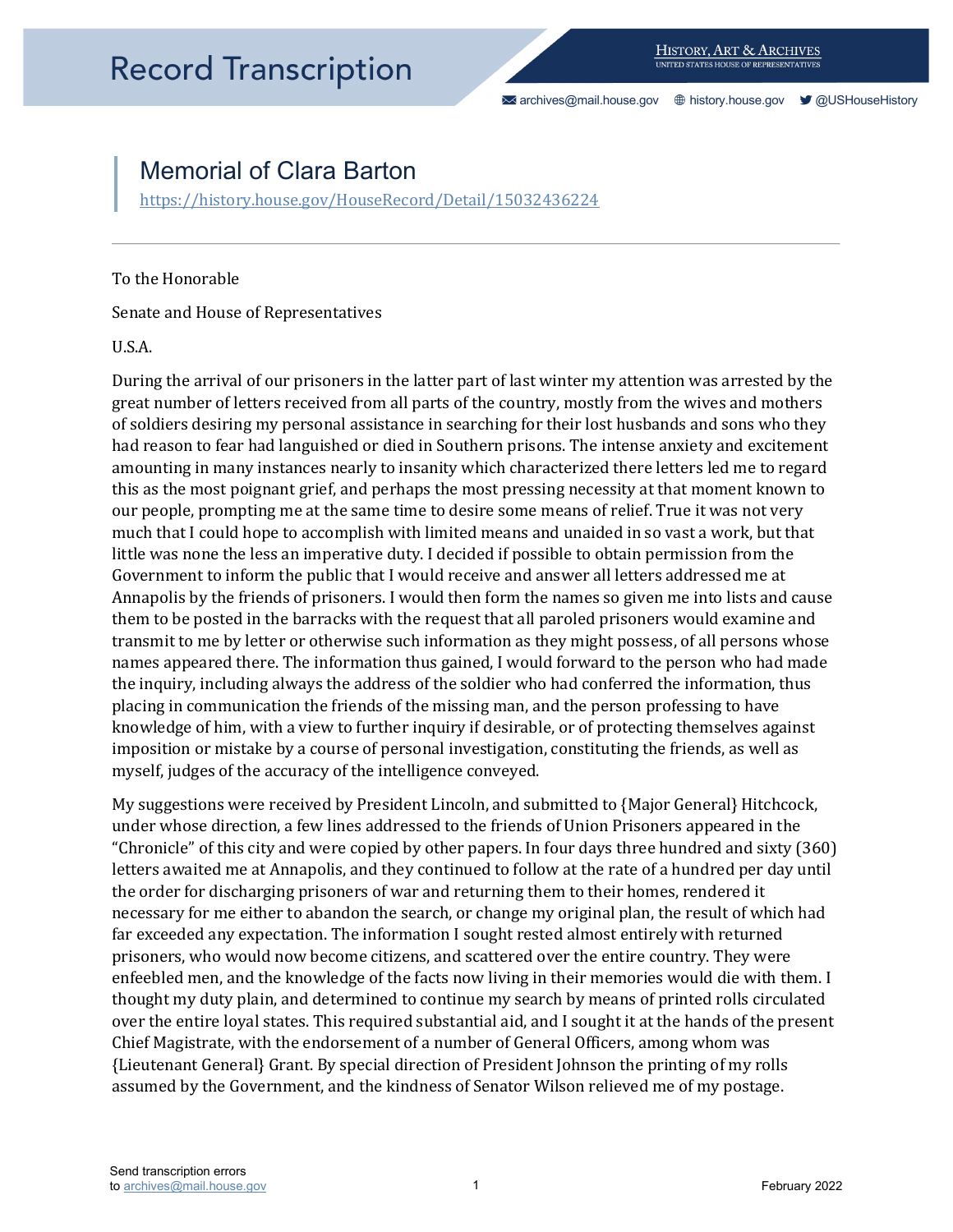was no longer necessity for confining my labors to prisoners and I decided to include in my search Securing the services of competent clerks, I recommenced in May. Under this enlarged system there all missing men of the army.

During the month of June, I printed and put in circulation 20,000 copies of a "roll" containing 1500 names of soldiers who had disappeared from the knowledge of their families and friends, and of whose personal existence or condition no knowledge was to be obtained from official sources. A copy of this roll was sent to every point from which it was deemed information might be derived including every post office in the loyal states, accompanied with a request for information as to each and every name contained in it.

Each name in regard to which inquiry had been made, was, as received, entered upon a book in ledger form, in alphabetical order, specifying 1st the name of the missing soldier, with a number designating the order of the form of receipt of the inquiry. 2nd his company, regiment, and arm of the service. 3rd The name and residence of the person making the inquiry and 4th the date of its receipt. Corresponding columns were left for entries of information that might be received, and in there were noted as received, the name and address of the person giving the information, the date of its receipt, and a brief note of its nature. Sometimes more than one inquiry was made for the same soldier and often information concerning him was received from more than one person but in either case, all were noted under the same name and number of the register. As information was received, from any quarter, it was at once communicated to the person, or persons making the inquiries, together with the name and address of the person giving the information, thus putting the seeker in direct communication with the possessor of the information.

 Of the 1500 names contained on this first roll, I have received information of something over 1000, or more than two thirds of the entire number.

 roll, for want of means to carry out my project according to its original design was never fully In July last, I issued a second roll, containing about the same number of additional names, but this circulated. I have since received inquiries for still other missing men sufficient, to make probably more than three other rolls, of the same size, or, to the total amount of probably 7500 men.

This entire labor of correspondence, of registry, of preparation, and publication of rolls, has so far, been carried on by my own efforts, and at my own expense, with the exception, only, of the printing of rolls and postage as before named. My entire expenses for books, stationery, clerk hire & etc. exclusive of my own time and labor have amounted to \$7533. Of course, all information furnished, has been, and must of necessity continue to be, wholly gratuitous.

 the work having so far outgrown my expectations. And yet the work can hardly be said to have been have yet been properly sought after, and that information obtained of them, which the system I have been compelled to suspend my operations, simply from the lack of means to carry them on, fairly commenced. The inquiries I have received probably include but a small fraction of those reported "missing" and whose friends still wait in suspense and lingering hope harder to bear than even the certainty of death. And of those for whom I have received inquiries, but a small proportion properly carried out would bring to light.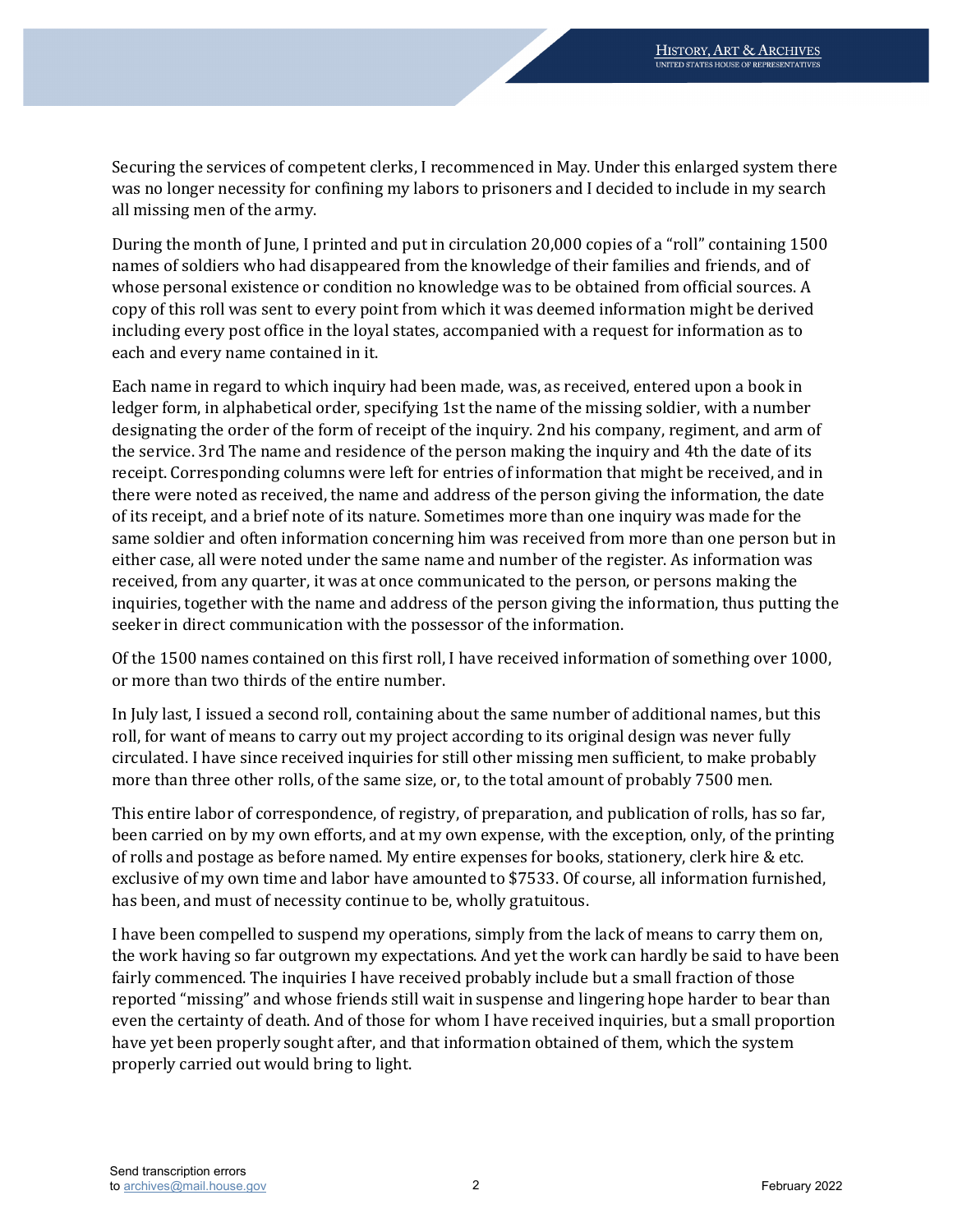and, as I believe, fully demonstrated its practicality, exhausting my means in the effort. I have proper. In order to secure the best measure of success, the work must be vigorously prosecuted as Thus I find myself today in possession of a well organized system of successful search for the missing men of the U.S. Army. Having originated, and carried it forward by myself eight months, decided to submit it to the Government for its more wise consideration and action if deemed the sources of information are rapidly wasting away by disease and premature death.

 more or less positive that he lay long months after this, an honest captive in rebel prisons, and died whose fate the records are silent, I would suggest as suitable names to be placed upon rolls for As an initiatory step, it would seem proper that a general call be made throughout the country for the names of all missing men, together with company regiment, state, arm of service, date of enlistment, and disappearance, as well as any descriptive particulars, or circumstances which might aid the search with the full address of the inquirer. That the names so forwarded be compared with existing records in possession of the Government, and that any information thus gained, if not shaken by the statement of friends be communicated to them. As I have found that a soldier's name stands, sometimes, with the dark word "deserter," written against it, while his family has evidence there. And the same course which would serve to throw light on this case, would aid in bringing to view, precisely the opposite of it existed. Such cases as the above, together with all those respecting distribution throughout the country. After the manner in which I, hitherto without access to records have found it necessary to deal with all,

 venturing the opinion, that with suitable facilities, some trace may be gained of four fifths of all who There will, when all has been done which lies in mortal power, be still a percentage remaining of men upon whose fate no light will ever gleam, until the graves open and the sea gives up its dead, but this will be less than is generally at this day supposed. My observation warrants me in have disappeared amid the quick sands of war.

It will naturally be asked what facilities would be required and what force necessary to conduct such a work. There is at present an accumulation of labor on hand, and the searching of records is always slow and tedious, but I believe that ten efficient clerks would be found equal to the performance of the work, and for there of course suitable rooms and accommodations would be required.

How the work shall be carried on in the future is for the Government to decide: That it should not be permitted to cease would seem to be a proposition on which all right-minded persons must agree.

 The Government owes it no less to the brave men who lie in unknown graves, than to the anxious and longing friends, in whom hope is not yet wholly dead, to see that no stone is left unturned to complete the personal record of all its preservers.

Whether the work shall be continued by the Government in my hands, or place in those of others, I leave for the wisdom of Congress to determine. Submitting this statement of what I have done, and designed with the prayer that it may in some form be assumed by the Government, whose duty it would seem to be to perfect it.

All of which is respectfully submitted